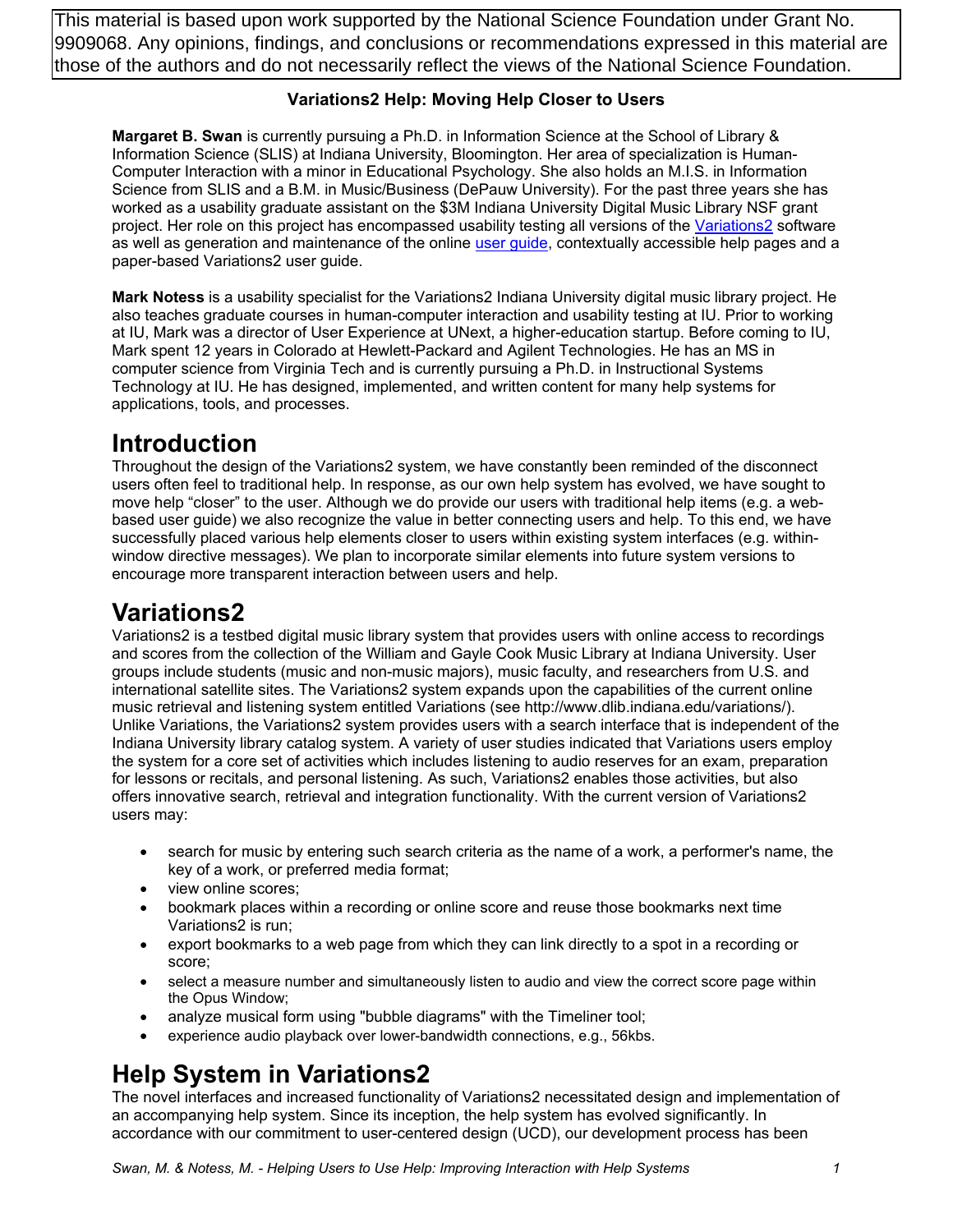heavily informed by user feedback via surveys, system satisfaction ratings, observed user activities in usability test sessions and contextual interviews.

In this paper, we describe current Variations2 help mechanisms, what we've learned about their use, and how we plan to evolve them.

### *1. Online Help*

#### **Early Versions**

The initial Variations2 help system was a single web page that contained information structured in an FAQ-like format. This page was later modified to eliminate the FAQ format, but retained the one-page anchor-linked structure (Figure 1). Note that we did not invest too much time creating this document because we did not expect much initial use of the system. As Variations2 further evolved, however, it became obvious that a single web page was inadequate to support the extensive instructional needs associated with Variations2 (we quit editing the page when it was about twelve printed pages long).

| Variations2: IU Digital Music Library<br>Online Help                                                                                                                                                                                                                                                                                                                                                                                                                                     |  |
|------------------------------------------------------------------------------------------------------------------------------------------------------------------------------------------------------------------------------------------------------------------------------------------------------------------------------------------------------------------------------------------------------------------------------------------------------------------------------------------|--|
| Please select a category below to find answers to your Variations2 questions. If you can't find the answer you need or want to report a problem please use the online<br><b>User Support Form</b>                                                                                                                                                                                                                                                                                        |  |
| • Searching for a Recording/Score<br>• Listening to a Recording<br>• Viewing & Printing Scores<br>• Creating & Exporting Bookmarks                                                                                                                                                                                                                                                                                                                                                       |  |
| • Variations2 General Use<br>· Troubleshooting<br>• For Faculty                                                                                                                                                                                                                                                                                                                                                                                                                          |  |
| <b>Searching for a Recording/Score</b>                                                                                                                                                                                                                                                                                                                                                                                                                                                   |  |
| To search for a recording or score, first choose one of the following search tabs:                                                                                                                                                                                                                                                                                                                                                                                                       |  |
| · Basic - Use this tab if commonly known information about your selection, such as composer, conductor or performer, is all you need.<br>. Advanced - Use this tab if you want to search for a selection based on more specific information, such as publisher or Library of Congress subject heading.<br>• Keyword - Has not yet been implemented.                                                                                                                                      |  |
| Search Steps:                                                                                                                                                                                                                                                                                                                                                                                                                                                                            |  |
| • Enter search term(s) into one or more fields.<br>· If necessary, select any dropdown box options (e.g. Key).<br>· Press Search<br>. To select an item from the results list click the "Work Title" link<br>. To select all items for a composer click on the "Select All" link.<br>· To find more information about a composer or more works by the same composer, click on the composer name link.<br>. Click on the "Details" button to see more detailed information about the work |  |
| $-101 \times$<br>22 Variations2 Search Window 1<br>File Edit Bookmarks Window Help<br>Basic   Advanced   Keyword                                                                                                                                                                                                                                                                                                                                                                         |  |

**Figure 1 - Earliest Variations2 Help System, a single webpage** 

### **Current User Guide**

A major shift in the initial help system arose with the development of the online user guide. The online user guide is the most comprehensive help item available to Variations2 users. To date, three alternate versions have been designed, each of which corresponds to a particular version of Variations2. The most significant changes across versions have involved restructuring the navigational categories, eliminating the use of an FAQ format, and streamlining the way in which the pages are generated. For the first version, each page and its contents were built manually. Starting with the second iteration, a Perl script was written to automatically include recurring page elements (e.g. header, footer, navigation bar) so that main content was the focus of edits as well as a printable version of each page. Within the user guide, users may get an overview of the Variations2 system, learn how to use the various components of Variations2 (e.g. Audio Player, Bookmarking), access previous guide versions, request help or submit suggestions. A special section for instructors contains suggested ways to incorporate Variations2 into classroom assignments and provides online forms for requesting digitization of musical works and system installation. Finally, to account for the wide range of Variations2 users, the user guide covers both PC and Mac versions of the software and makes extensive use of contextual screenshots and images with "callouts" to provide both visual and textual guidance (Figure 2).

### *2. Contextual Help*

While using the Variations2 system, users may access contextually-based help pages that address issues with the particular component they are using. For example, while using the Audio Player, a user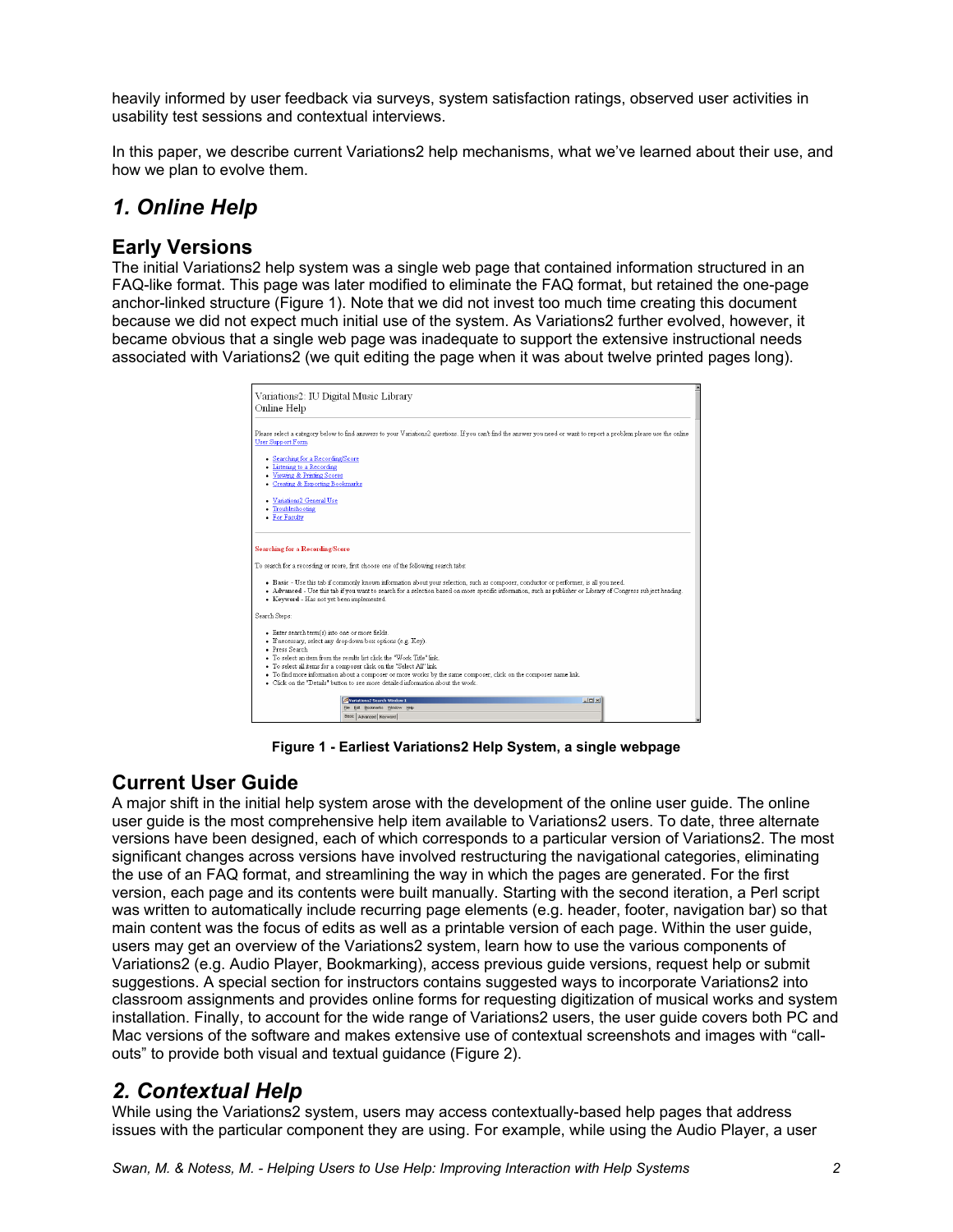may click on the Help menu and choose the "Help with Audio Player" option (Figure 3). This action will open a Webpage that contains information about use of the audio player. In the same menu, users also have the option to go to the online user guide. However, the information contained in the contextual help pages for a component is identical to that found in the user guide for the same component.



**Figure 2 - Variations2 online User Guide, version 2.1.1, PC Audio Player help page.** 

| Player: Elisabeth Schwarzkopf [sound recording] : the unpublished $r$ $\Box$                                                           |              |  |
|----------------------------------------------------------------------------------------------------------------------------------------|--------------|--|
| <b>Bookmarks</b><br>Window<br>Help<br>Edit<br>Player<br><b>File</b>                                                                    |              |  |
| Help With Audio Player<br>Elapsed/Total: 0:00 / 1:00:02<br>Variations2 User Guide                                                      |              |  |
| Edit<br>C Total C CD/Side C Track<br>About Variations2                                                                                 | X Clear      |  |
| $-1 - 1$<br>11111111<br>$\sim$ 1<br>$\sim$ 1<br>$\sim$ 1.<br><b>TELEVISION</b><br>$1 - 1$<br>- 1                                       | $\mathbf{L}$ |  |
| ∢<br><b>Hide Track List</b><br>ы                                                                                                       |              |  |
| Track T9. Bach/Gourlou, Ave Maria (2.40)<br>⊟-⊙ cp 2                                                                                   |              |  |
| <b>EXECUTE:</b> Frack 1. Arne, Love's Labour's Lost: When daisies pied (1:56)                                                          |              |  |
| $\vdash$ $\blacktriangleright$ Track 2. Morley, it was a lover and his lass (1:44)<br>→ H Track 3. Mozart, Das Veilchen, K. 476 (2:34) |              |  |
| →→ ▶ Track 4. Schubert, Gretchen am Spinnrade, D. 118 (3:21)                                                                           |              |  |
| → D Track 5. Schubert, Der Musensohn, D. 764 (2:18)<br>→→ ▶ Track 6. Schubert, Wiegenlied, D. 498 (3:15)                               |              |  |
| ├― ▶ Track 7. Strauss, Hat gesagt bleibt's nicht dabei, Op. 36 No. 3 (2:08)                                                            |              |  |
| ├─ ▶ Track 8. Strauss, Schlechtes Wetter, Op. 69 No. 5 (2:32)                                                                          |              |  |
| Status: Idle                                                                                                                           |              |  |

**Figure 3 – Contextual help options available in the Variations2 Audio Player window** 

In addition to providing context-sensitive access to off-screen help information, Variations2 also provides immediate user assistance using such techniques as tool tips, instructional prompts and sample queries (the latter two in the search window).

#### *3. Library User Guide*

The most recent addition to the Variations2 help system is a 4-page color handout that is available to users in the music library. The guide serves as a quick introduction to Variations2 and includes instructions on how to access and start the application on both PC and Mac. Short tutorials are provided